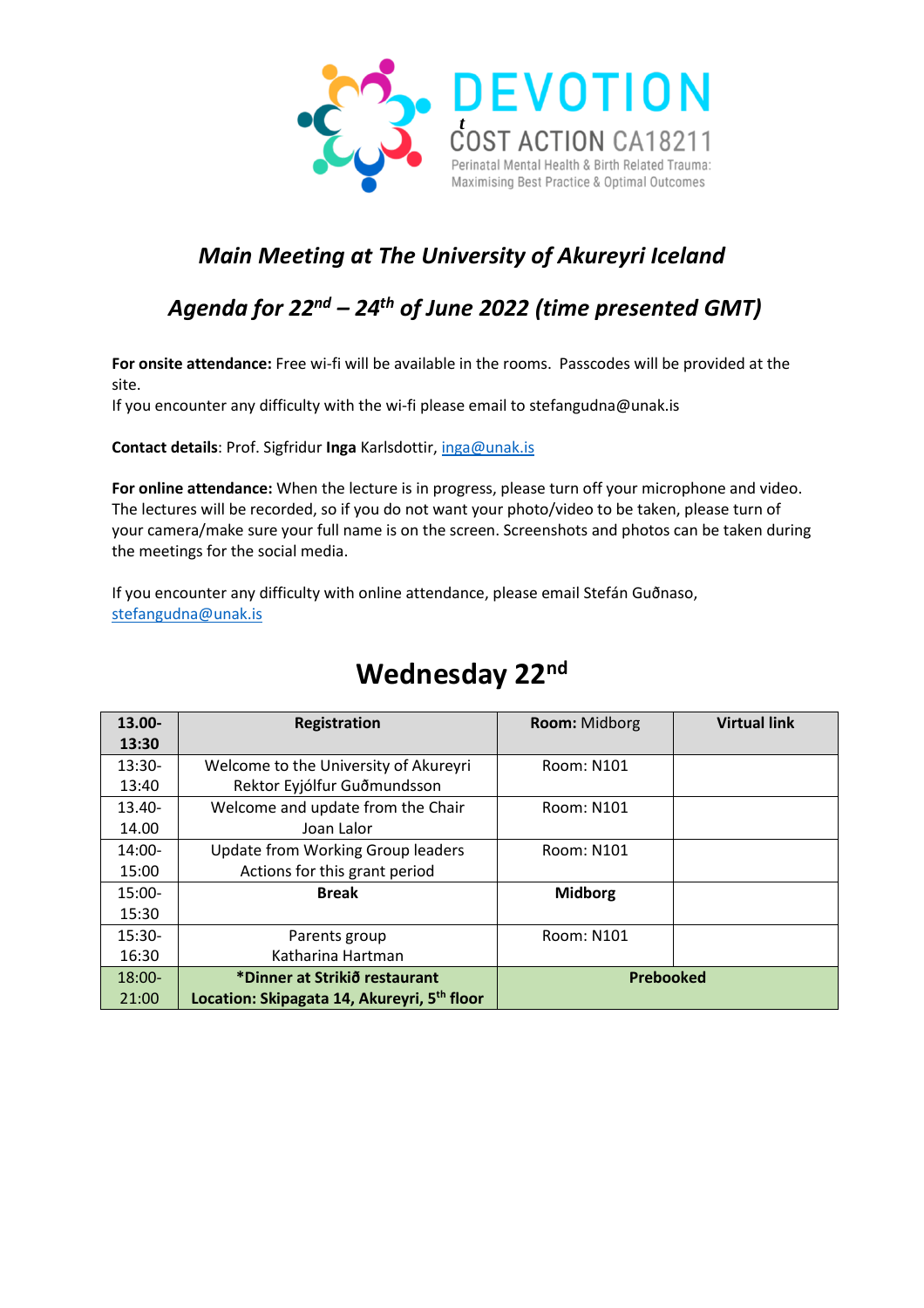## **Thursday 23rd**

| 09.30-10.00 | <b>Registration</b>                               | Room: Midborg    | <b>Virtual link</b>         |
|-------------|---------------------------------------------------|------------------|-----------------------------|
| 10:00-11:00 | "Risk Factors and Treatment of Perinatal Illness" | Room: N101       | <b>Virtual link -record</b> |
|             | <b>Sarah Kittel-Schneider</b>                     |                  |                             |
| 11.00-11:30 | <b>Break</b>                                      | <b>Midborg</b>   |                             |
| 11.30-13.30 | <b>Working groups meetings</b>                    |                  |                             |
|             | $WG - 1$                                          | Room: M 102      |                             |
|             | $WG - 2$                                          | Room: L 101      |                             |
|             | $WG - 3$                                          | Room: L102       |                             |
|             | Writing and networking                            | Room:            |                             |
|             | $WG - 5$                                          | Room: M 201      |                             |
| 13.00-14.15 | Lunch                                             | Kaffi Hóll       |                             |
| 14:15-15:45 | <b>Working group meetings</b>                     |                  |                             |
|             | $WG -1$                                           | Room: M 102      |                             |
|             | $WG -2$                                           | Room: L 101      |                             |
|             | Writing and networking                            | Room:            |                             |
|             | $WG -4$                                           | Room: L 102      |                             |
|             | <b>WG-5</b>                                       | Room: M 201      |                             |
| 15:45-16:15 | <b>Break</b>                                      | <b>Midborg</b>   |                             |
| 16:15-17:00 | Parents group                                     | Room: N101       |                             |
|             | Katharina Hartman                                 |                  |                             |
| 18:00-21:00 | *Dinner at Bryggjan restaurant                    | <b>Prebooked</b> |                             |
|             | Location: Strandgata 49, Akureyri                 |                  |                             |

# **Friday 24th**

| 08.30-08.50 | Registration                                 | <b>Room: Midborg</b> | <b>Virtual link</b> |
|-------------|----------------------------------------------|----------------------|---------------------|
| 9.00-10.00  | Brain changes with perinatal mental illness. | Room: N101           | Virtual link - live |
|             | Jodi Pawluski                                |                      | only NOT recorded   |
| 10.00-10.30 | <b>Break</b>                                 | <b>Midborg</b>       |                     |
| 10:30-11:30 | <b>Working group meetings</b>                |                      |                     |
|             | $WG -1$                                      | Room: L 101          |                     |
|             | $WG -2$                                      | Room: L 201          |                     |
|             | $WG-3$                                       | Room: L 101          |                     |
|             | $WG -4$                                      | Room: L 102          |                     |
|             | WG -5                                        | Room: L 203          |                     |
|             | Core group meeting                           | Room: J 210          |                     |
| 13.00-14.15 | Lunch                                        | Kaffi Hóll           |                     |
| 14:15-15:00 | Working group 6                              | Room:                |                     |
| 15:00-16:00 | Closing                                      | Room: Kaffi Hóll     |                     |